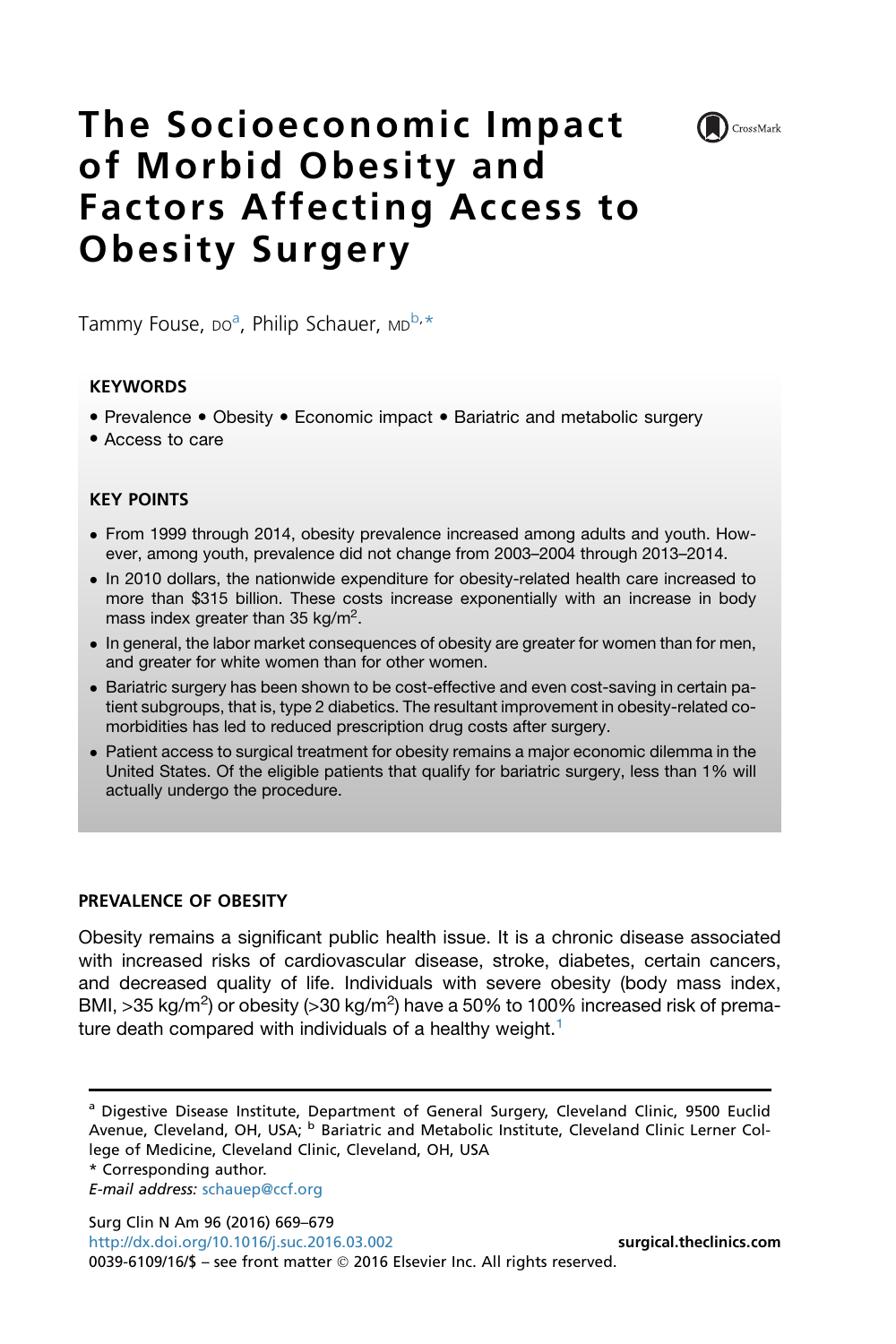Data recently published from the National Center for Health Statistics revealed during 2011 to 2014 the prevalence of obesity in the United States was more than 36% in adults and 17% in youth. From 1999–2000 through 2013–2014, a significant increase in obesity was observed in both adults and youth; however, over the past 4 years, the rate of increase in adult obesity has slowed whereas there has been no significant change in prevalence among youth (Fig. 1). $2$ 

According to this report, age, gender, and race are significant factors in the overall prevalence of obesity. Prevalence among middle-aged adults aged 40 to 59 (40.2%) and older adults aged 60 and over (37.0%) was higher than among younger adults aged 20 to 39 (32.3%) ([Fig. 2](#page-2-0)).<sup>2</sup>

Overall, the prevalence of obesity among women (38.3%) was higher than among men (34.3%). For adults aged 20 to 39 and 40 to 59, the prevalence of obesity was higher among women than among men, but the difference between older women and men aged 60 and over was not significant.<sup>[2](#page-9-0)</sup>

The prevalence of obesity was lowest among non-Hispanic Asian adults (11.7%), followed by non-Hispanic white (34.5%), Hispanic (42.5%), and non-Hispanic black (48.1%) adults. All differences were significant. The only gender differences found among the ethnic groups were among the non-Hispanic black and Hispanic adults. The prevalence of obesity among non-Hispanic black women was 56.9% compared with 37.5% in non-Hispanic black men. The prevalence of obesity was 45.7% among Hispanic women compared with 39.0% in Hispanic men ([Fig. 3](#page-2-0)).<sup>[2](#page-9-0)</sup>

The prevalence of obesity among US adults remains higher than the Healthy People 2020 goal of [3](#page-9-0)0.5 $\%$ 3; however, the actual obesity rate among adults in 2010 was lower (35.7%) than the 2003 prediction by the Centers for Disease Control and Prevention (40%).

Although the overall prevalence of childhood obesity is higher than the Healthy People 2020 goal of 14.5%, the prevalence among children aged 2 to 5 years is less than



Fig. 1. Trends in obesity prevalence among adults aged 20 and older and youth aged 2 to 19 years: US, 1999–2000 through 2013–2014. (Data from Ogden CL, Carroll MD, Fryar CD, et al. Prevalence of obesity among adults and youth: United States, 2011–2014. NCHS Data Brief 2015;(219):1–8.)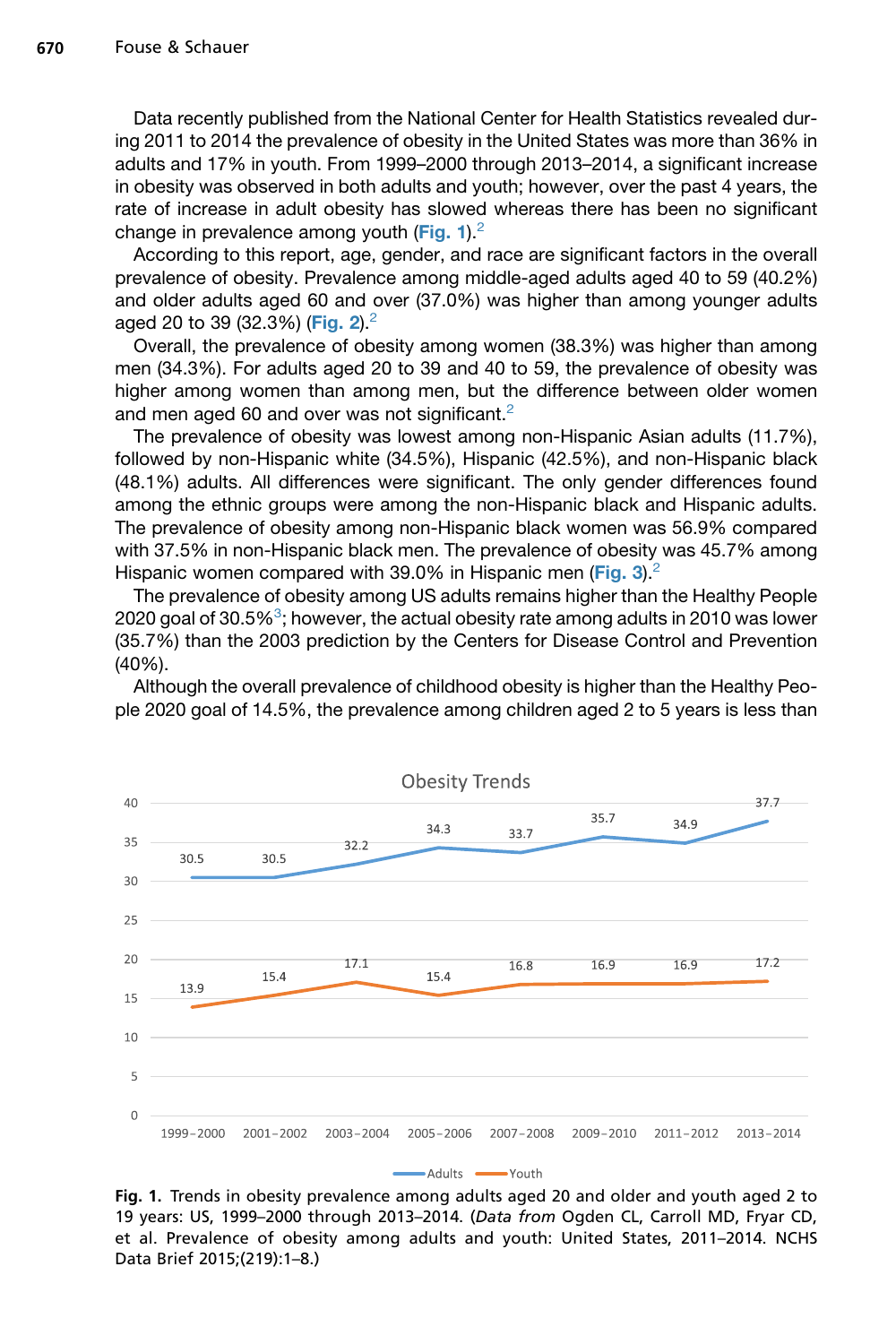<span id="page-2-0"></span>

Fig. 2. Prevalence of obesity among adults aged 20 and older, by sex and age: United States, 2011 to 2014. (Data from Ogden CL, Carroll MD, Fryar CD, et al. Prevalence of obesity among adults and youth: United States, 2011–2014. NCHS Data Brief 2015;(219):1–8.)

the goal of 9.4%.<sup>[3](#page-9-0)</sup> According to the 2012 American Heart Association Statistical Fact Sheet, overweight adolescents have a 70% probability of becoming overweight adults; this increases to 80% if at least one parent is overweight or obese ([Fig. 4](#page-3-0)).<sup>[4](#page-9-0)</sup>

Although the overall trajectory of obesity in the United States may have begun to flatten over the past 4 years, the overall change over the past 50 years clearly demonstrates a significant public health issue. More alarming than the overall prevalence is the impact by individual BMI categories. Measured BMI data from the 1960 to 1962 and 2009 to 2010 National Health and Nutrition Examination Surveys (NHANES)



Fig. 3. Prevalence of obesity among adults aged 20 and older, by sex and race and Hispanic origin: United States, 2011 to 2014. (Data from Ogden CL, Carroll MD, Fryar CD, et al. Prevalence of obesity among adults and youth: United States, 2011–2014. NCHS Data Brief 2015;(219):1–8.)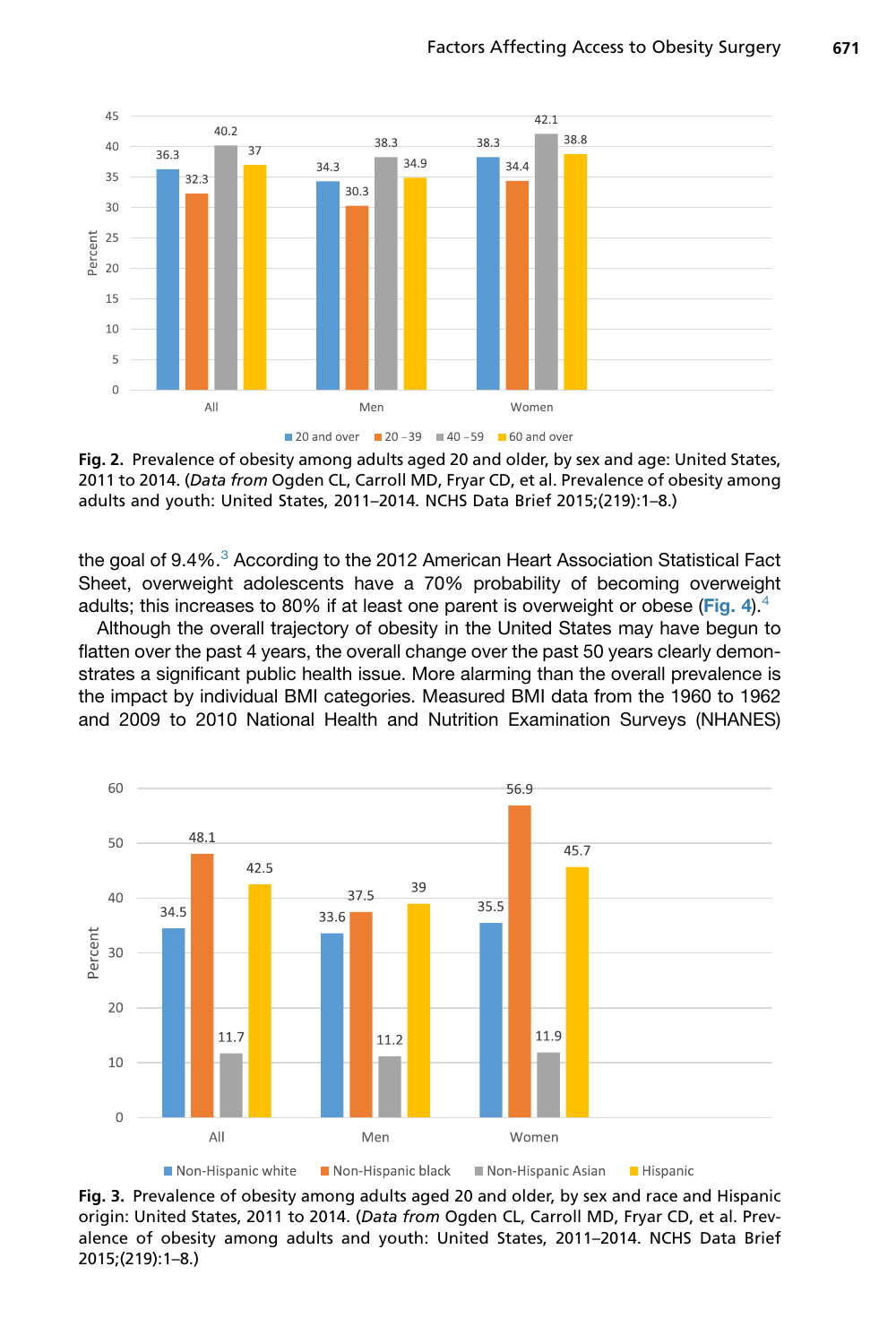<span id="page-3-0"></span>

Fig. 4. Prevalence of obesity among youth aged 2 to 19 years, by sex and race and Hispanic origin: United States, 2011 to 2014. (Data from Ogden CL, Carroll MD, Fryar CD, et al. Prevalence of obesity among adults and youth: United States, 2011–2014. NCHS Data Brief 2015;(219):1–8.)

revealed the rapid expansion of obesity rates and extreme obesity (BMI>40) over this time period. In 1962, 31.5% of the population was overweight; 13.4% were obese, and less than 1% were in the extreme obesity range. In 2009 to 2010, rates of overweight were roughly the same but at the expense of those in the normal weight range, rates of obesity increased to 36.1%, and the rates of extreme obesity increased more than 6-fold to 6.6%. Among women, the rate of extreme obesity was 8.5%. Forecasts of obesity prevalence rates suggest that by 2030, the obesity rate will creep up to 42%, but the rate of extreme obesity will nearly double to 11.1%.<sup>[5](#page-9-0)</sup>

# ECONOMIC IMPACT OF OBESITY

The adverse health effects of obesity, and especially severe obesity, are well documented. Obesity adversely affects nearly every system of the human body, but has the most deleterious effects on rates of diabetes, cardiovascular diseases, and several cancers.[5](#page-9-0)

# Health Care Costs of Obesity

In 2009, Finkelstein and colleagues $6$  released data estimating the costs of obesity for the United States across payers (Medicare, Medicaid, and private insurers) in separate categories for inpatient, non-inpatient, and prescription drug spending. Their analysis demonstrated an undeniable connection between rising rates of obesity and rising medical spending. This study relied on data from the 1998 and 2006 Medical Expenditure Panel Surveys (MEPS). Their results revealed that across all payers, per capita medical spending for the obese is \$1429 higher per year, or roughly 42% higher, than for someone of normal weight. In aggregate, the annual medical burden of obesity has increased from 6.5% to 9.1% of annual medical spending and could be as high as \$147 billion per year, in 2008 dollars. The results also provided new evidence of the important role of prescription drug spending in driving the costs of obesity. As a result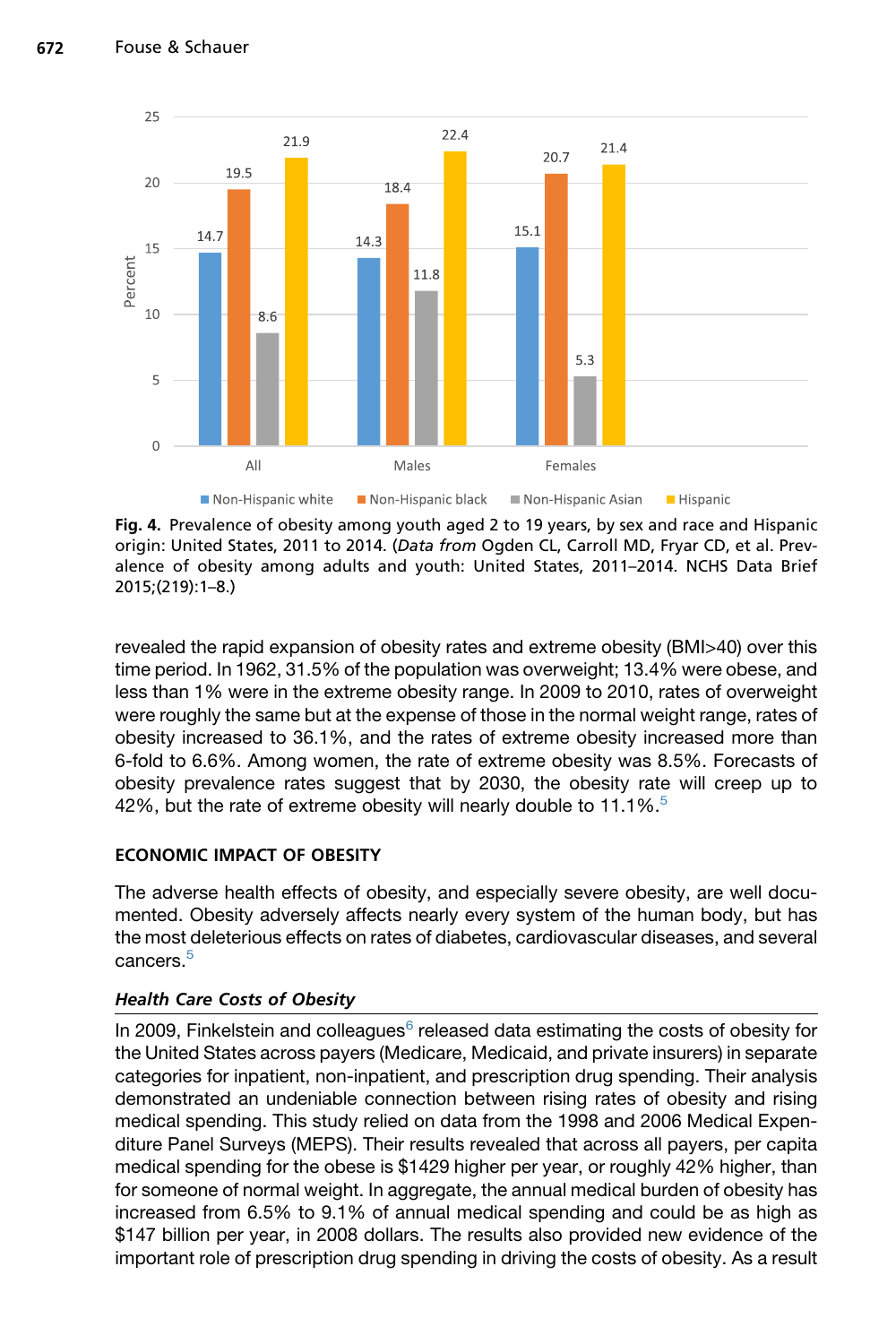of the Part D prescription drug benefit, the obesity-attributable prescription drug costs to Medicare were \$7 billion for the noninstitutionalized patient.<sup>[6](#page-9-0)</sup>

Cawley and Meyerhoefer, $^7$  $^7$  in 2012, expanded on the work of Finkelstein and presented data that showed the previous estimates of the economic burden of obesity had been substantially underestimated. Their results were arrived at using the instrumental variables model using the 2000 to 2005 MEPS data. Their study provided the first estimates of the impact of obesity on medical costs that adjust for measurement error in weight. Their estimate of the national medical care costs of obesity-related illness in adults is \$209.7 billion, or 20.6% of US national health expenditures, which is considerably higher than the previous estimate of 9.1%.

In 2015, Cawley and colleagues $8$  updated and expanded their work from 2012 and included more recent MEPS data for 2000 to 2010. In 2010 dollars, the nationwide expenditure for obesity-related health care increased to more than \$315 billion. In this study, they also evaluated the health care costs associated with different BMI values. They found the relationship of medical care costs over BMI is J-shaped, that is, expenditures decrease with BMI through the underweight and healthy weight categories, are relatively constant with BMI in the overweight category, and then increase exponentially with BMI through the obese category, especially at BMI levels greater than 35 kg/m<sup>2</sup> (Fig. 5).<sup>[8](#page-9-0)</sup>

The nonlinearity of this relationship is important. It implies that, in the obese range, savings from a given reduction in weight will increase with the starting BMI. [Table 1](#page-5-0) represents the reduction in annual medical care costs associated with a given percentage reduction in BMI (5%, 10%, 15%, or 20%) from a given starting BMI and cost-savings per person, per year.

As seen in [Table 1](#page-5-0), cost-savings are greater among the class 3 obese (BMI $\geq$ 40 kg/m<sup>2</sup>)<br>an among the class 2, obese (35 kg/m<sup>2</sup> $\lt$ BMI $>$ 40 kg/m<sup>2</sup>), and in turn, the savings than among the class 2 obese (35 kg/m<sup>2</sup> $\leq$ BMI $\geq$ 40 kg/m<sup>2</sup>), and in turn, the savings



#### **Body Mass Index**

Fig. 5. Predicted total annual medical expenditures. Dashed lines represent 95% confidence intervals. Medical expenditures are denoted by the solid lines and are measured on the left axis. The dotted line indicates the distribution of individuals in the population. (Data from Cawley J, Meyerhoefer C, Biener A, et al. Savings in medical expenditures associated with reductions in body mass index among US adults with obesity, by diabetes status. Pharmacoeconomics 2015;33(7):707–22.)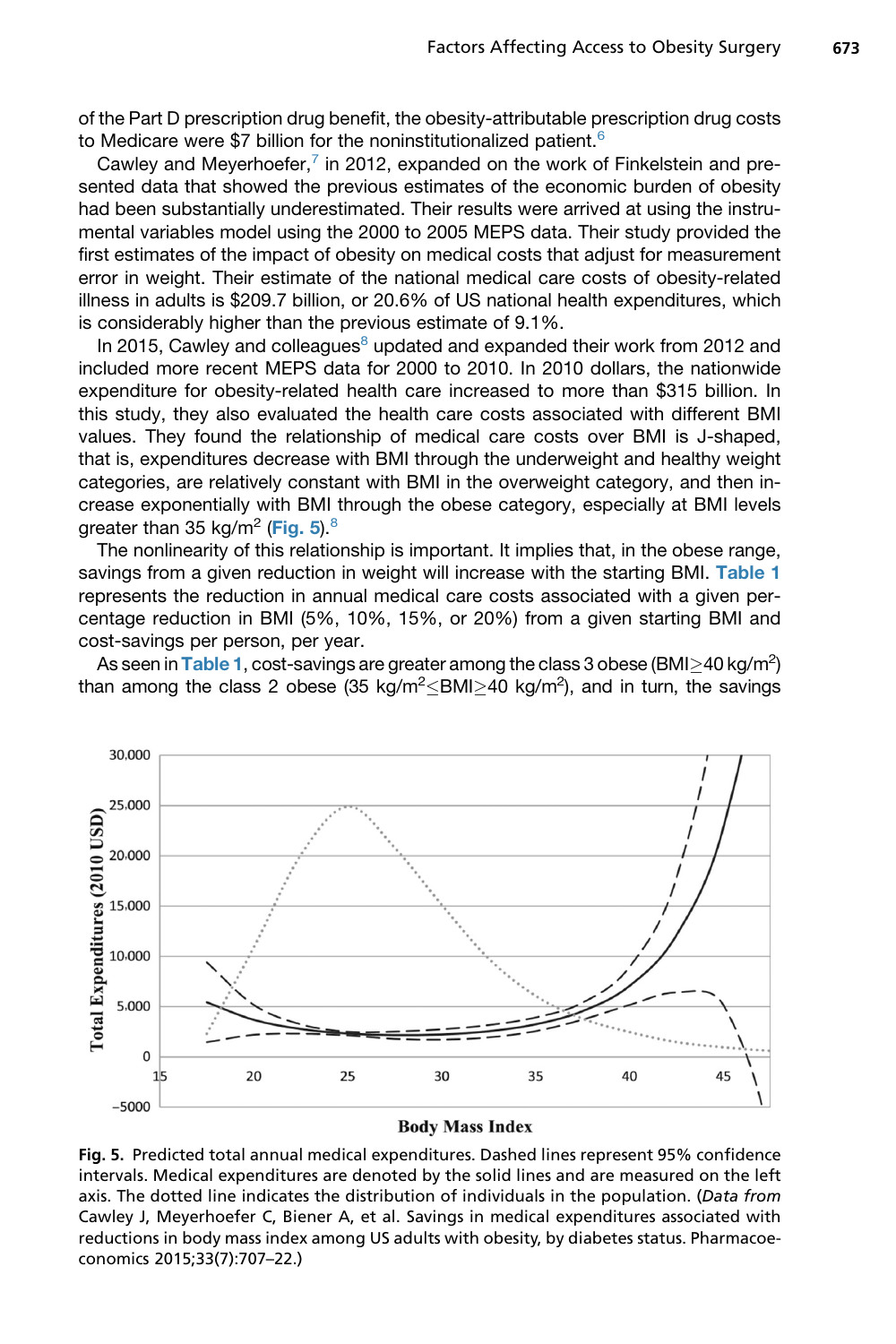<span id="page-5-0"></span>Table 1

| Predicted change in total annual medical expenditures (\$US) from the instrumental variables<br>model: costs are per person per year |                         |           |           |           |
|--------------------------------------------------------------------------------------------------------------------------------------|-------------------------|-----------|-----------|-----------|
|                                                                                                                                      | <b>Reduction in BMI</b> |           |           |           |
| Starting BMI (kg/m <sup>2</sup> )                                                                                                    | 5%                      | 10%       | 15%       | 20%       |
| 30                                                                                                                                   | 69.35                   | 56.18     | $-41.36$  | $-234.91$ |
| 32                                                                                                                                   | 202.24                  | 297.58    | 290.53    | 203.35    |
| 35                                                                                                                                   | 528.04                  | 853.15    | 1030.07   | 1086.61   |
| 37                                                                                                                                   | 921.94                  | 1495.47   | 1839.44   | 2018.76   |
| 40                                                                                                                                   | 2137.15                 | 3401.82   | 4160.56   | 4606.71   |
| 42                                                                                                                                   | 3859.08                 | 6017.45   | 7264.29   | 7993.11   |
| 45                                                                                                                                   | 10,030.69               | 15,071.78 | 17,742.27 | 20,229.05 |

among the class 2 obese are much greater than those among the class 1 obese (30 kg/m<sup>2</sup>  $\leq$ BMI $\leq$ 35 kg/m<sup>2</sup>). The savings associated with a given reduction in weight can be nearly 13 times greater for those with a BMI of 44 kg/m<sup>2</sup> than for those with a BMI of 35 kg/m<sup>2</sup>. A second observation from the table is that the annual medical care costs of the class 1 obese are not that much higher than those of the healthy weight or overweight. A third finding is that doubling the weight loss does not double the savings. Because medical expenditures increase exponentially with BMI in the obese region, the initial 5% weight loss results in more savings than subsequent additional increments of 5% weight loss. $8$  These findings are significant because the fastest growing portion of the obese population is in the class 3 category. Public health policy decision-makers should take into consideration the impact of directing limited health care resources toward the class 3 obese population.

# Work-Related Costs of Obesity

In 2010, Finkelstein and colleagues $9$  published an analysis regarding the cost of obesity in the workplace. They evaluated data for full-time employees from the 2006 MEPS and the 2008 US National Health and Wellness Survey. In aggregate, the cost of obesity among US full-time employees was estimated to be \$73.1 billion. Their results revealed that presenteeism (decreased productivity while on the job) was the single largest driver of cost of poor health among full-time employees regardless of BMI. For men, they estimated the cost of obesity in the workplace to be \$33.8 billion. Work loss due to presenteeism accounted for 44% of the total. For women, the estimated work loss was \$39.3 billion, with presenteeism accounting for 38% of the total.

A Gallup poll conducted in 2011 revealed a significantly higher cost due to absen-teeism in unhealthy US full-time workers.<sup>[10](#page-9-0)</sup> Their findings were based on Gallup-Healthways Well-Being Index data collected between January 2 and October 2, 2011. Gallup surveyed 109,875 full-time employees during that time period. Their survey revealed total costs due to absenteeism totaled \$153 billion per year. Overweight and obese workers contributed an astonishing \$113 billion, or 75% of the total loss. Chronic medical conditions associated with obesity (heart attack, high blood pressure, high cholesterol, cancer, diabetes, asthma, depression, or recurring physical pain in the neck, back, or knees) were found to be the major contributors to lost productivity. They found if the worker had no chronic medical conditions, loss due to absenteeism was 0.34 days per month; with 1 to 2 chronic conditions, loss of 1.1 days per month; 3 or more chronic conditions, a loss of 3.5 days per month was found. By projection, if overweight and obese workers were normal weight, the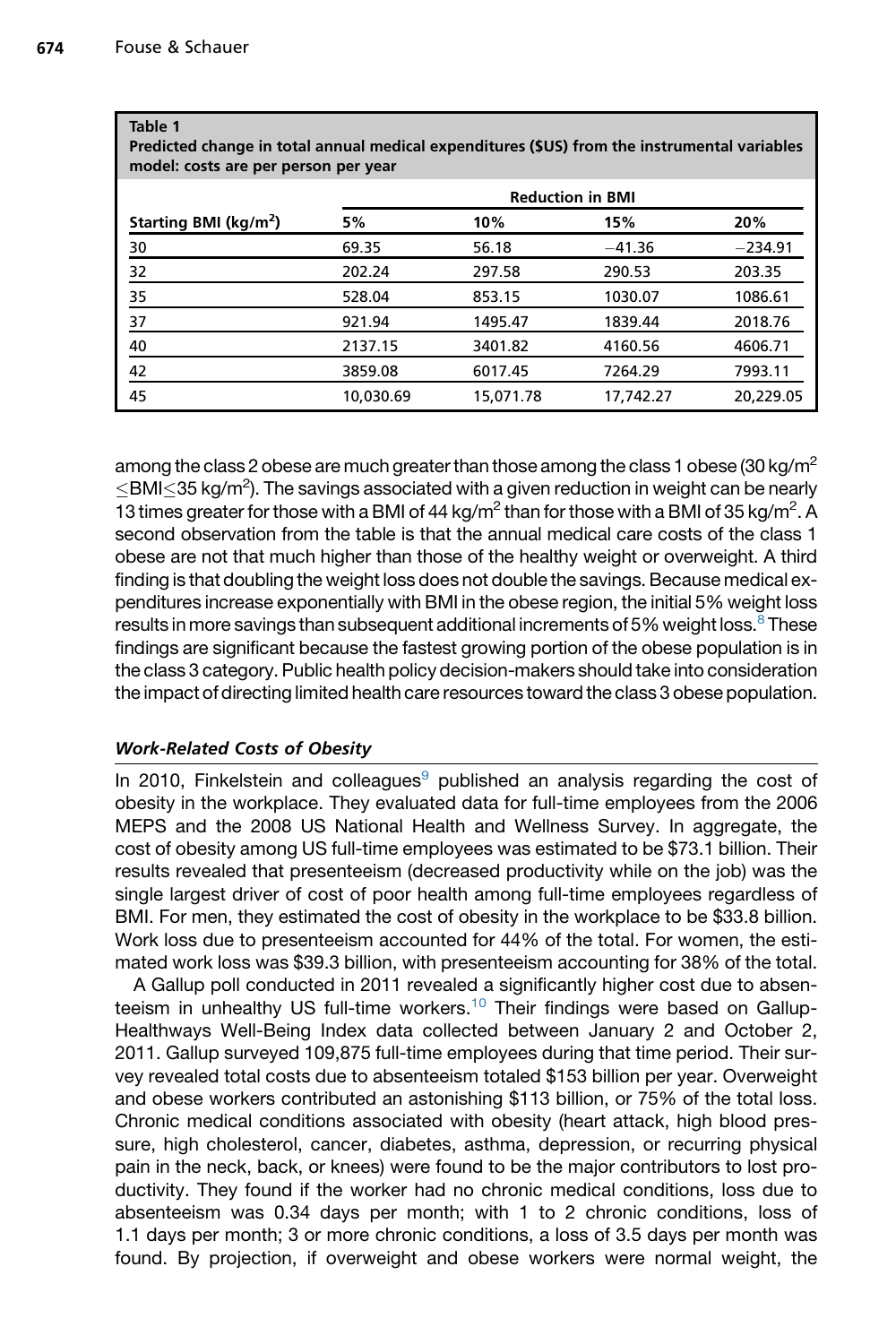prevalence of 3+ chronic conditions would be cut in half, reducing losses from absenteeism by \$40 billion or about 25%.

Although obesity adversely affects workplace productivity and absenteeism, it also appears to reduce employee earnings. Using data from the National Longitudinal Sur-vey of Youth (NLSY) 1979 Cohort, Cawley<sup>[11](#page-9-0)</sup> reported his findings in 2004 regarding the impact of obesity on overall earnings. His research revealed that weight lowers wages for women: an increase in weight of 2 standard deviations (roughly 64 pounds) is associated with 9% lower wages. The survey revealed the labor market consequences of obesity are greater for women than for men, and greater for white women than for other women. Based on NLSY data, it is impossible to say whether the labor market consequences of obesity are the result of relatively worse health impairing productivity, or to employer discrimination, but other studies suggest that discrimination plays an important role.

## ECONOMIC IMPACT OF BARIATRIC AND METABOLIC SURGERY

Morbid obesity is associated with a myriad of serious comorbid conditions, including hypertension, type 2 diabetes mellitus, dyslipidemia, osteoarthritis, and gallbladder disease.<sup>[12,13](#page-9-0)</sup> There have been numerous studies demonstrating the effectiveness in obtaining weight loss<sup>[14,15](#page-10-0)</sup> and marked resolution of comorbidities with bariatric and metabolic surgery.<sup>[16](#page-10-0)</sup> However, determination of the economic impact of these procedures has been challenging due to the complexity of assessing relative short- and long-term costs and cost-savings of bariatric surgery compared with nonsurgical treatment of severe obesity. Although the average initial cost of bariatric surgery in the United States is in the \$11,500 to \$26,000 range, the cost appears to be at least somewhat offset by reductions in subsequent overall health care costs related to obesity comorbidities.<sup>[17](#page-10-0)</sup>

In 2009, Cremieux and colleagues<sup>[18](#page-10-0)</sup> quantified the effect of bariatric surgery on direct medical costs. They evaluated the time required for third-party payers to recover the initial investment associated with bariatric surgery (ie, the return on investment). Their analysis revealed, after taking into account age, sex, and comorbidities, the initial investment is returned within 4 years for patients who undergo open surgery and within 2 years for patients who undergo laparoscopic surgery. They concluded that even ignoring potential quality-of-life and length-of-life benefits, as well as disability and work loss, third-party payers can rely on bariatric surgery paying for itself through decreased comorbidities within 2 to 4 years. These returns on investment result from reductions in prescription drug costs, physician visit costs, and hospital costs (including emergency department visits and inpatient and outpatient visits).

Diabetes appears to severely compound the costs related to obesity.<sup>19</sup> In 2011, Klein and colleagues<sup>[20](#page-10-0)</sup> evaluated the economic impact of the clinical benefits of bariatric surgery on medical costs and return on investment of the surgery in patients with obesity (BMI>35 kg/m<sup>2</sup>) and diabetes. At the time of their study, estimated yearly costs of managing a diabetic patient (\$13,243) was more than 5 times that of a patient without diabetes (\$2560). In this study, total surgery costs were fully recovered on average after 30 months in 1999 to 2007 for all types of surgeries. Clinical benefits appeared to be the underlying driver of the return on investment results. For diagnostic claims of diabetes, by the first 3-month period after surgery, 40.7% of surgery patients had a diabetes-related claim compared with 72.1% of control patients (*P*<.001). The drug utilization also had statistically significant results. By the first 3-month period after index, 45.6% of surgery patients had filled a prescription for diabetes medication in the previous 3 months, compared with 90.8% of control patients. At month 6, the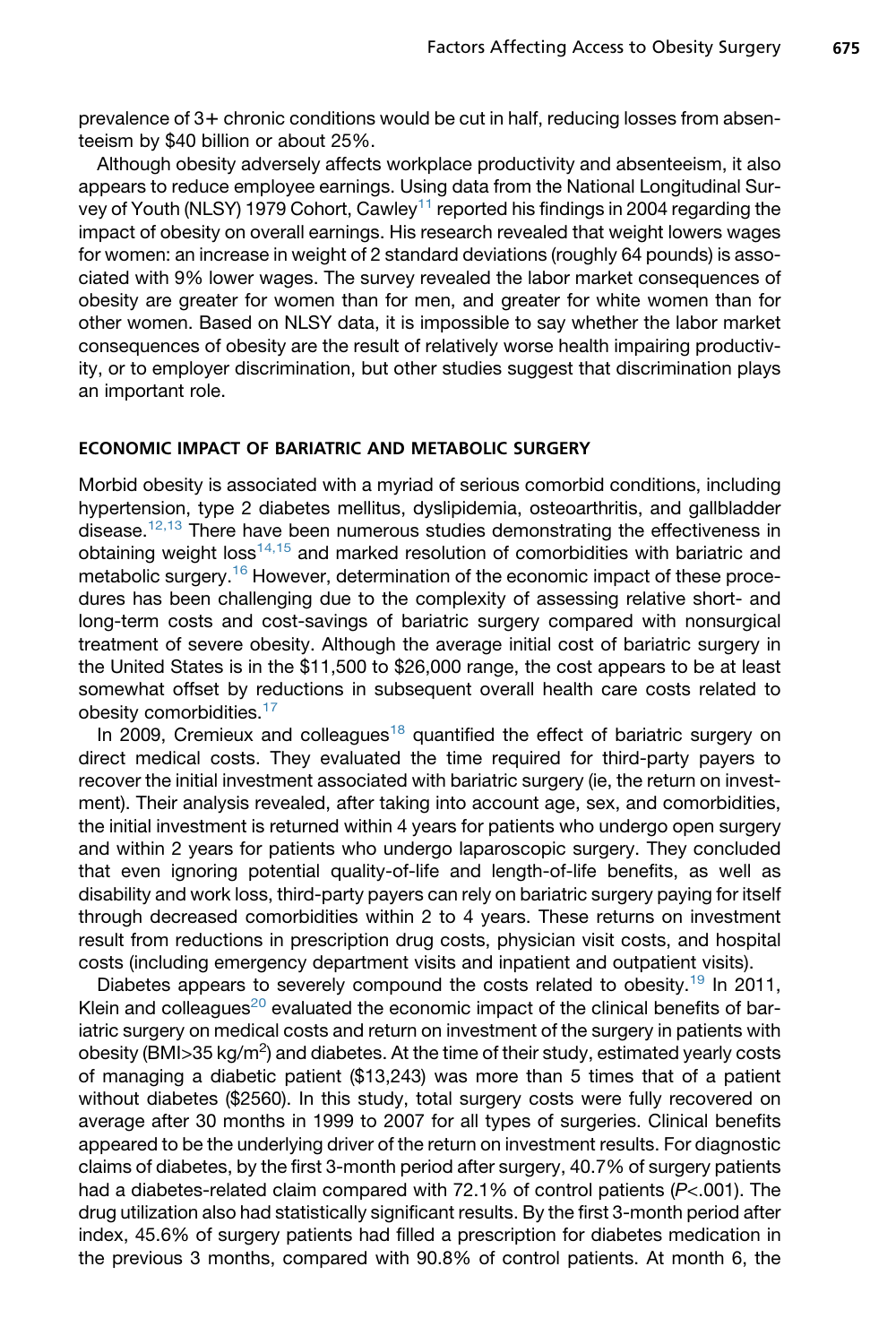percentages were 33.5% and 89.7%, respectively (*P*<.001). Among patients who had insulin claims before index date, insulin claims dropped to 42.8% for surgery patients and remained at 92.4% for control patients at month 3 after index (*P*<.001). Among surgery patients who had claims for noninsulin diabetes medications before surgery, 37.3% had claims for noninsulin medications at month 3, compared with 86.3% of control patients (*P*<.001); 84.5% of surgery patients who had claims for noninsulin medication at index had no claims for any diabetes medications by month 36. By the first 3-month period after index, the average total cost of diabetes medications and supplies for surgery patients was \$33 compared with \$123 for control patients (*P*<.001); this drug cost-savings trend was sustained for the duration of the study period.

In 2013, Neovius and colleagues $^{21}$  $^{21}$  $^{21}$  reported a long-term evaluation of health care use patterns using the ongoing Swedish Obese Subjects prospective, matched cohort. Previously, these investigators reported a 28% reduction in all-cause mortality after surgery compared with nonsurgical treatment of severe obesity. They assessed health care use over 20 years by obese patients treated conventionally or with bariatric surgery. Health care utilization was measured by hospital days, nonprimary care outpatient physician visits, and drug costs. In the 20 years following their bariatric procedure, surgery patients used a total of 54 mean cumulative hospital days compared with 40 used by those in the control group  $(P = .03)$ . During the years 2 through 6, surgery patients had an accumulated annual mean of 1.7 hospital days versus 1.2 days among control patients (P 
subsection 10 From year 7 to 20, both groups had a mean annual 1.8 hospital days  $(P = .95)$ . Surgery patients had a mean annual 1.3 nonprimary care outpatient visits during the years 2 through 6 versus 1.1 among the controls  $(P = .003)$ , but from year 7, the 2 groups did not differ. From year 7 to 20, the surgery group incurred a mean annual relative decreased cost (US \$930) compared with control patients (\$1123)  $(P \le 0.001)$ . They concluded that, compared with controls, surgically treated patients used more inpatient and nonprimary outpatient care during the first 6-year period after undergoing bariatric surgery but not thereafter. Drug costs from years 7 through 20 were lower for surgery patients than for control patients. In a review of more than 12 cost assessment studies of bariatric surgery, investigators reported that all 12 studies demonstrated cost-effectiveness for bariatric surgery and one-third demonstrated cost-savings.<sup>[22](#page-10-0)</sup>

## FACTORS EFFECTING ACCESS TO BARIATRIC AND METABOLIC SURGERY

The evidence clearly demonstrates that bariatric and metabolic surgery is an effective treatment for obese patients, and in particular, obese patients with diabetes. However, approximately 11% of people with a BMI greater than 35 kg/m<sup>2</sup>, almost 18 million in the United States alone, may be clinically eligible for surgery, but only 1% of those eligible have undergone surgery.<sup>[23](#page-10-0)</sup> The reasons for this great disparity are multiple and represent complex socioeconomic issues surrounding the very problem that has led to the epidemic levels of obesity in this country.

In 2010, Martin and colleagues $^{24}$  $^{24}$  $^{24}$  reviewed the socioeconomic disparities between the portion of the population that was eligible for bariatric surgery and the patients that actually underwent the procedure. The national bariatric eligible population was identified from the 2005 to 2006 NHANES and compared with the adult noneligible population. The eligible cohort was then compared with the patients who had undergone bariatric surgery in the 2006 Nationwide Inpatient Sample. More than 22 million people were identified as bariatric eligible. Compared with the noneligible group, the bariatric eligible group had significantly lower family incomes, lower education levels, less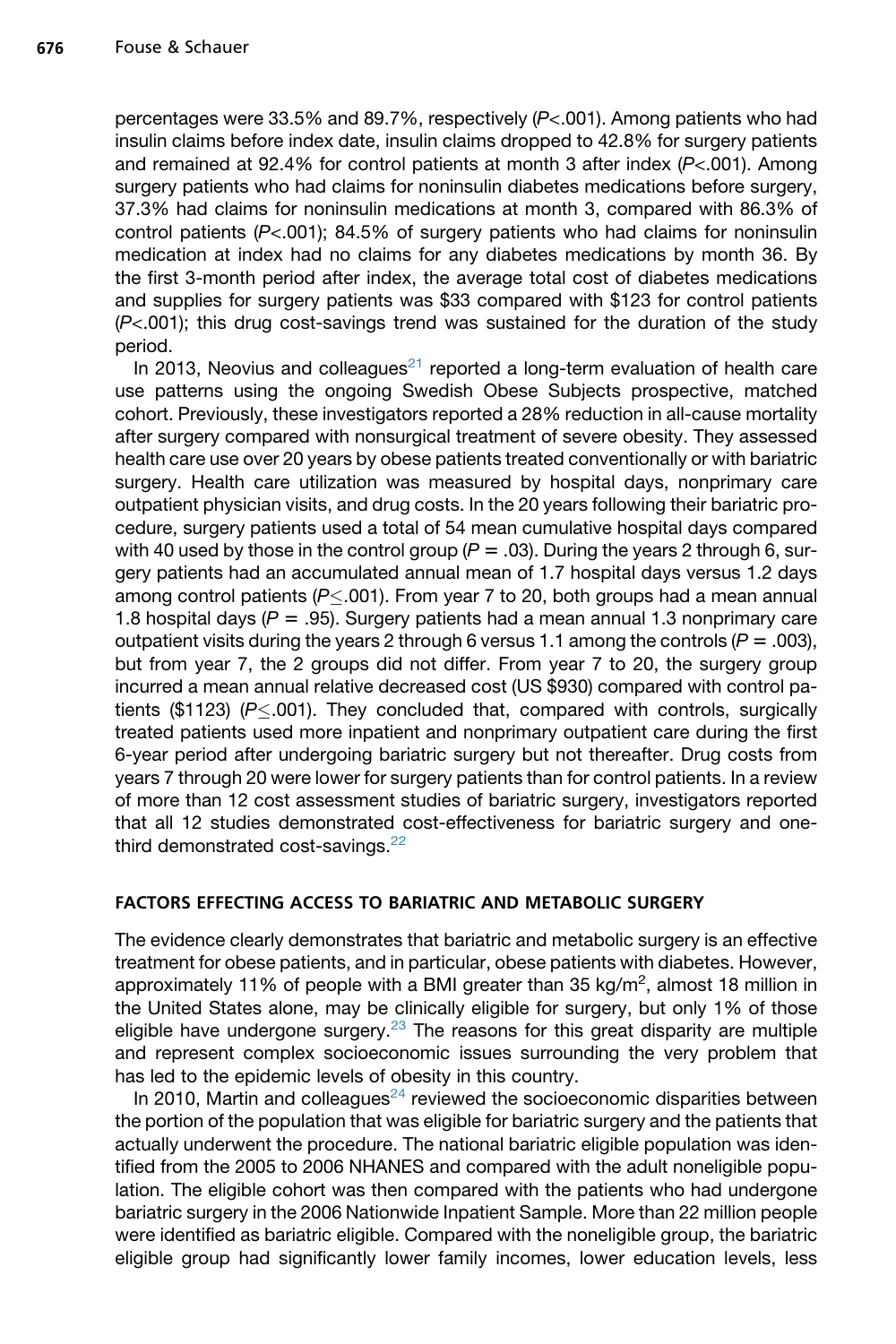access to health care, and a greater proportion of nonwhite race (all *P*<.001). Bariatric eligibility was associated with significant adverse economic and health-related markers, including days of work lost (5 vs 8, *P*<.001). More than one-third (35%) of bariatric-eligible patients were either uninsured or underinsured, and 15% had incomes less than poverty level. Almost 88,000 inpatient bariatric surgical procedures were performed in 2006. Three-fourths were performed in white patients with greater median incomes (80%) and private insurance (82%). Significant disparities associated with a decreased likelihood of undergoing bariatric surgery were noted by race, income, insurance type, and gender.

Bhogal and colleagues<sup>[25](#page-10-0)</sup> published a systematic review and meta-analysis in 2015 that evaluated the inequity in the utilization of bariatric surgery. Nine studies providing data on more than 64 million patients were included in the meta-analysis. Of the patients eligible for bariatric surgery, only 260,677 (0.4%) patients received the surgery. Across studies, bariatric surgery-eligible patients who received surgery ranged from less than 1% (23–28) to 5% (29–31). Patients who received bariatric surgery were significantly more likely to be white than non-white (odds ratio [OR] 1.54; 95% confidence interval [CI], 1.08, 2.19), have private insurance than non-private insurance (OR 2.51; 95% CI 1.04, 6.05), and be female than male gender (OR 2.80; 95% CI 2.46, 3.22). Among those who were identified as being non-white, the majority were black (69%), followed by Hispanic (23.2%), other (7.4%), and Asian (0.4%). Additional analysis revealed that the odds of having bariatric surgery were more likely among those living in urban areas versus nonurban areas (OR 1.45; 95% CI 1.42, 1.48), and who were between the ages of 18 and 50 years versus 50 years of age and older (OR 2.39 95% CI 1.28, 4.48).

A study by Chawla and colleagues $^{26}$  $^{26}$  $^{26}$  aimed to further identify the barriers to bariatric and metabolic surgery, and second, to develop recommendations for stakeholders to improve patient access to surgery. In their review, they identified 6 categories that reflected significant barriers to patient access to bariatric surgery: (1) obesity bias: obese patients have been uniquely targeted as lacking willpower and ignoring healthy choices, resulting in a disproportionate focus on changes in patient behavior as a prerequisite to treatment; (2) patient-related barriers: cost, perceived risks associated with surgery, perception of one's own weight, and a lack of understanding of the impact of excess weight on life expectancy and morbidity; (3) current BMI-based selection criteria: the widespread use of a uniform BMI-centric criterion for patient selection across the world results in barriers to access. They recommend a shift away from a strict BMI-centric model to a comorbidity-centric model that would place the focus on complications rather than the weight itself; (4) access to Centers of Excellence or qualified surgeons; (5) infrequent clinical guideline updates and data gaps: approximately one-half of the guidelines (8/19) are largely based on the first US National Institutes of Health guideline, dating back to 1998. Guideline recommendations have not significantly changed in 16 years despite significant safety and efficacy data; (6) restrictive third-party payer coverage. Their study calls for updated public policies, patient education, updated reimbursement policies, and additional long-term data demonstrating the effectiveness of bariatric surgery.

## SUMMARY

Based on scientific evidence, it is becoming increasingly clear and accepted that the only existing therapy for severe obesity that has been shown to result in clinically significant and durable weight loss is bariatric surgery. Furthermore, it has been shown that weight loss after bariatric surgery results in significant improvements in obesity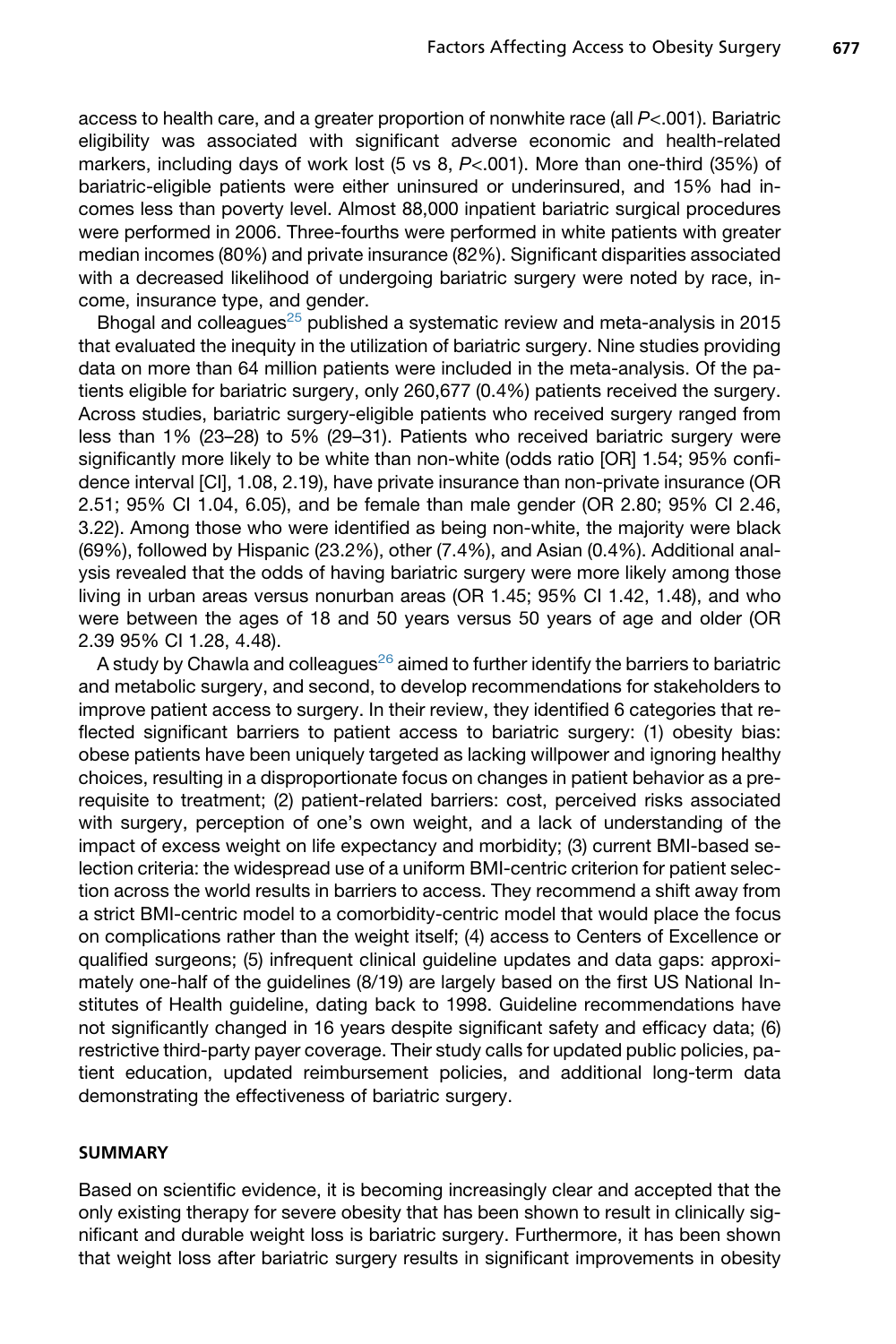<span id="page-9-0"></span>comorbidity, quality of life, and reduced mortality. Short- and long-term complications of surgery, although not insignificant, appear to be reasonable and justifiable compared with the long-term risks of severe obesity. Economic analysis has demonstrated that bariatric surgery is cost-effective and perhaps cost-saving in certain subgroups such as those with type 2 diabetes. In addition, there is evidence that bariatric surgery may reduce indirect costs of obesity by improving workplace productivity and reducing absenteeism. Despite the aforementioned health and economic benefits of bariatric surgery, a relatively small percentage of patients who may benefit from surgery are receiving access to this very effective treatment. Much greater attention by health care providers, insurance carriers, and public health officials is required in order to address this tremendous disparity in access to the most effective treatment of severe obesity, perhaps the most threatening public health concern of our time.

## **REFERENCES**

- 1. [Weiner RA. Indications and principles of metabolic surgery. Chirurg 2010;81\(4\):](http://refhub.elsevier.com/S0039-6109(16)30002-0/sref1) [379–94 \[in German\].](http://refhub.elsevier.com/S0039-6109(16)30002-0/sref1)
- 2. [Ogden CL, Carroll MD, Fryar CD, et al. Prevalence of obesity among adults and](http://refhub.elsevier.com/S0039-6109(16)30002-0/sref2) [youth: United States, 2011-2014. NCHS Data Brief 2015;\(219\):1–8.](http://refhub.elsevier.com/S0039-6109(16)30002-0/sref2)
- 3. U.S. Department of Health and Human Services, Office of Disease Prevention and Health Promotion. Healthy People 2020 topics and objectives: nutrition and weight status. Washington, DC. Available at: [http://www.healthypeople.gov/](http://www.healthypeople.gov/2020/topics-objectives/topic/nutrition-and-weight-status?topicid=29) [2020/topics-objectives/topic/nutrition-and-weight-status?topicid](http://www.healthypeople.gov/2020/topics-objectives/topic/nutrition-and-weight-status?topicid=29)=29. Accessed February 1, 2016.
- 4. American Heart Association. Understanding childhood obesity. Available at: [http://www.heart.org/HEARTORG/HealthyLiving/HealthyKids/ChildhoodObesity/](http://www.heart.org/HEARTORG/HealthyLiving/HealthyKids/ChildhoodObesity/What-is-childhood-obesity_UCM_304347_Article.jsp#.VqzVYo-cHid) [What-is-childhood-obesity\\_UCM\\_304347\\_Article.jsp#.VqzVYo-cHid.](http://www.heart.org/HEARTORG/HealthyLiving/HealthyKids/ChildhoodObesity/What-is-childhood-obesity_UCM_304347_Article.jsp#.VqzVYo-cHid) Accessed February 1, 2016.
- 5. [Finkelstein EA. How big of a problem is obesity? Surg Obes Relat Dis 2014;10\(4\):](http://refhub.elsevier.com/S0039-6109(16)30002-0/sref5) [569–70.](http://refhub.elsevier.com/S0039-6109(16)30002-0/sref5)
- 6. [Finkelstein EA, Trogdon JG, Cohen JW, et al. Annual medical spending attribut](http://refhub.elsevier.com/S0039-6109(16)30002-0/sref6)[able to obesity: payer- and service-specific estimates. Health Aff \(Millwood\)](http://refhub.elsevier.com/S0039-6109(16)30002-0/sref6) [2009;28\(5\):w822–31.](http://refhub.elsevier.com/S0039-6109(16)30002-0/sref6)
- 7. [Cawley J, Meyerhoefer C. The medical care costs of obesity: an instrumental vari](http://refhub.elsevier.com/S0039-6109(16)30002-0/sref7)[ables approach. J Health Econ 2012;31\(1\):219–30.](http://refhub.elsevier.com/S0039-6109(16)30002-0/sref7)
- 8. [Cawley J, Meyerhoefer C, Biener A, et al. Savings in medical expenditures asso](http://refhub.elsevier.com/S0039-6109(16)30002-0/sref8)[ciated with reductions in body mass index among US adults with obesity, by dia](http://refhub.elsevier.com/S0039-6109(16)30002-0/sref8)[betes status. Pharmacoeconomics 2015;33\(7\):707–22](http://refhub.elsevier.com/S0039-6109(16)30002-0/sref8).
- 9. [Finkelstein EA, DiBonaventura Md, Burgess SM, et al. The costs of obesity in the](http://refhub.elsevier.com/S0039-6109(16)30002-0/sref9) [workplace. J Occup Environ Med 2010;52\(10\):971–6](http://refhub.elsevier.com/S0039-6109(16)30002-0/sref9).
- 10. Gallup. Available at: [http://www.gallup.com/poll/150026/unhealthy-workers](http://www.gallup.com/poll/150026/unhealthy-workers-absenteeism-costs-153-billion.aspx)[absenteeism-costs-153-billion.aspx](http://www.gallup.com/poll/150026/unhealthy-workers-absenteeism-costs-153-billion.aspx). Accessed February 1, 2016.
- 11. [Cawley J. The impact of obesity on wages. J Hum Resour 2004;39\(2\):451–74.](http://refhub.elsevier.com/S0039-6109(16)30002-0/sref11) [Body Weight and Women's Labor Market Outcomes, NBER Working Paper No.](http://refhub.elsevier.com/S0039-6109(16)30002-0/sref11) [7841](http://refhub.elsevier.com/S0039-6109(16)30002-0/sref11).
- 12. National Heart, Lung, and Blood Institute Web site. The practical guide: identification, evaluation, and treatment of overweight and obesity in adults. 2000. Available at: [http://www.nhlbi.nih.gov/guidelines/obesity/prctgd\\_c.pdf.](http://www.nhlbi.nih.gov/guidelines/obesity/prctgd_c.pdf) Accessed June 12, 2007.
- 13. [Hensrud DD, Klein S. Extreme obesity: a new medical crisis in the United States.](http://refhub.elsevier.com/S0039-6109(16)30002-0/sref13) [Mayo Clin Proc 2006;81\(Suppl 10\):S5–10.](http://refhub.elsevier.com/S0039-6109(16)30002-0/sref13)